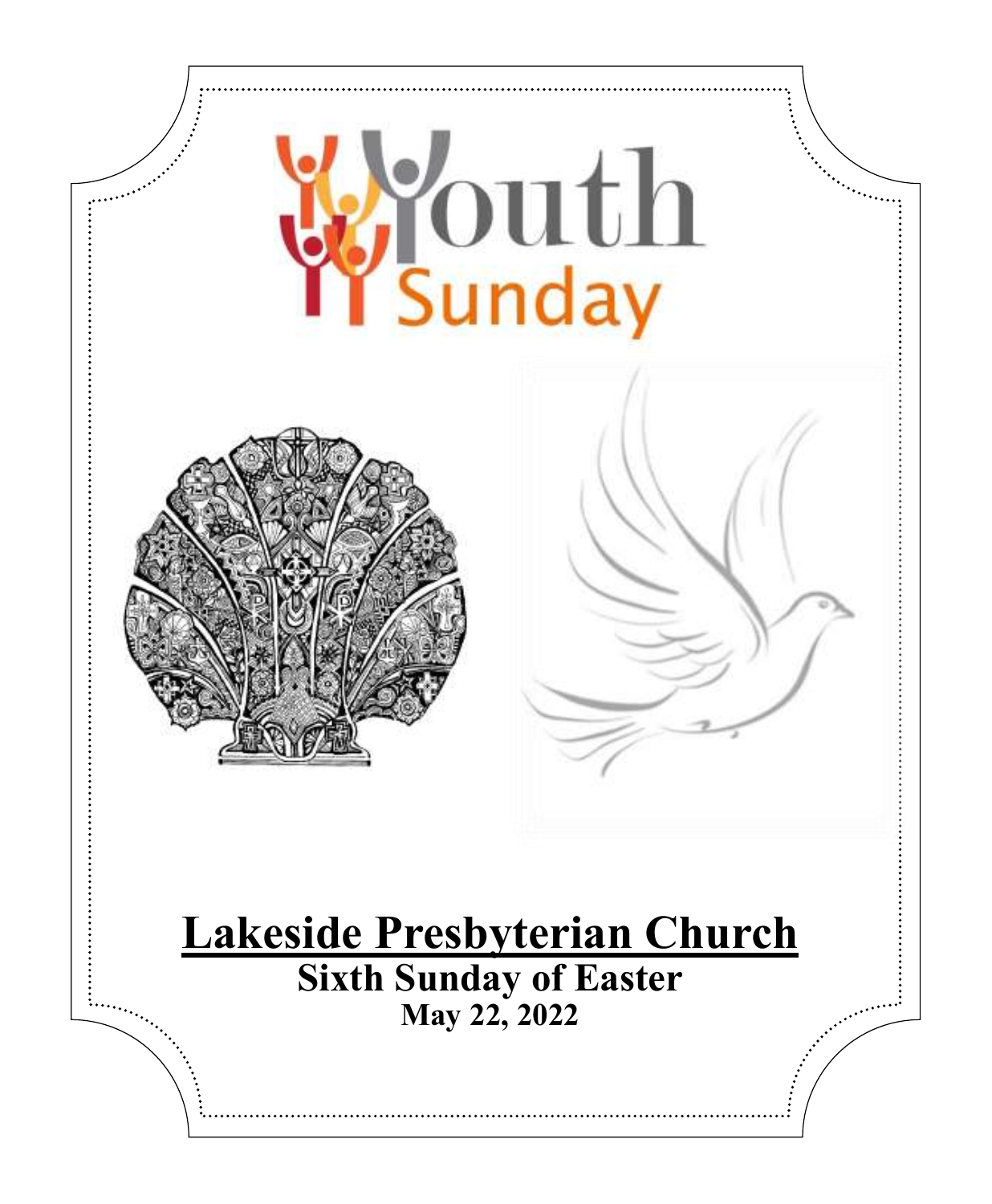# **Lakeside Presbyterian Church Sixth Sunday of Easter**

**ORGAN VOLUNTARY** *Prelude in E Minor* (WTC II) J. S. Bach

**WELCOME AND NEWS** The Rev. Nancy Ross-Zimmerman The Rev. Dr. Louisa W. Umphres

**PROCESSION** Hymn #467 *Give Us Light* JYOTHI DHO

*Give us light; give us light; give us light, O Lord.*

**INTROIT** *Come into God's presence* COME INTO HIS PRESENCE *Come into God's Presence singing Alleluia! Alleluia! Alleluia!*

### **\*CALL TO WORSHIP**

As followers of Christ, we love others and we like Christmas a lot! As followers of Christ, we acknowledge our sins. As followers of Christ, we serve others. As followers of Christ, we love our enemies. As followers of Christ, we trust that God will never leave us. **As followers of Christ, we gather to worship God together.**

**\*HYMN #327** *From All That Dwell Below the Skies* LASST UNS ERFREUEN

### **\*PRAYER OF ADORATION Example 2008** Emma Adams

### **CALL TO CONFESSION**

#### **PRAYER OF CONFESSION**

**Lord, please forgive us for the times we judge others when we are not without sin ourselves. Forgive us for not speaking up when we see injustice in the world.** 

**Help us to be good Christians not only with our words, but with our actions too. In your name we pray, Amen.**

### **DECLARATION OF FORGIVENESS**

#### **\*SUNG RESPONSE** Hymn #726

**"Will you come and follow me if I but call your name? Will you go where you don't know and never be the same? Will you let my love be shown; will you let my name be known; will you let my life be grown in you and you in me?"**

**CHILDREN'S MOMENT** Skylar Dolan, Campbell Eck, Sophie Williams

(Please note that children who come forward may be visible to our online audiences.)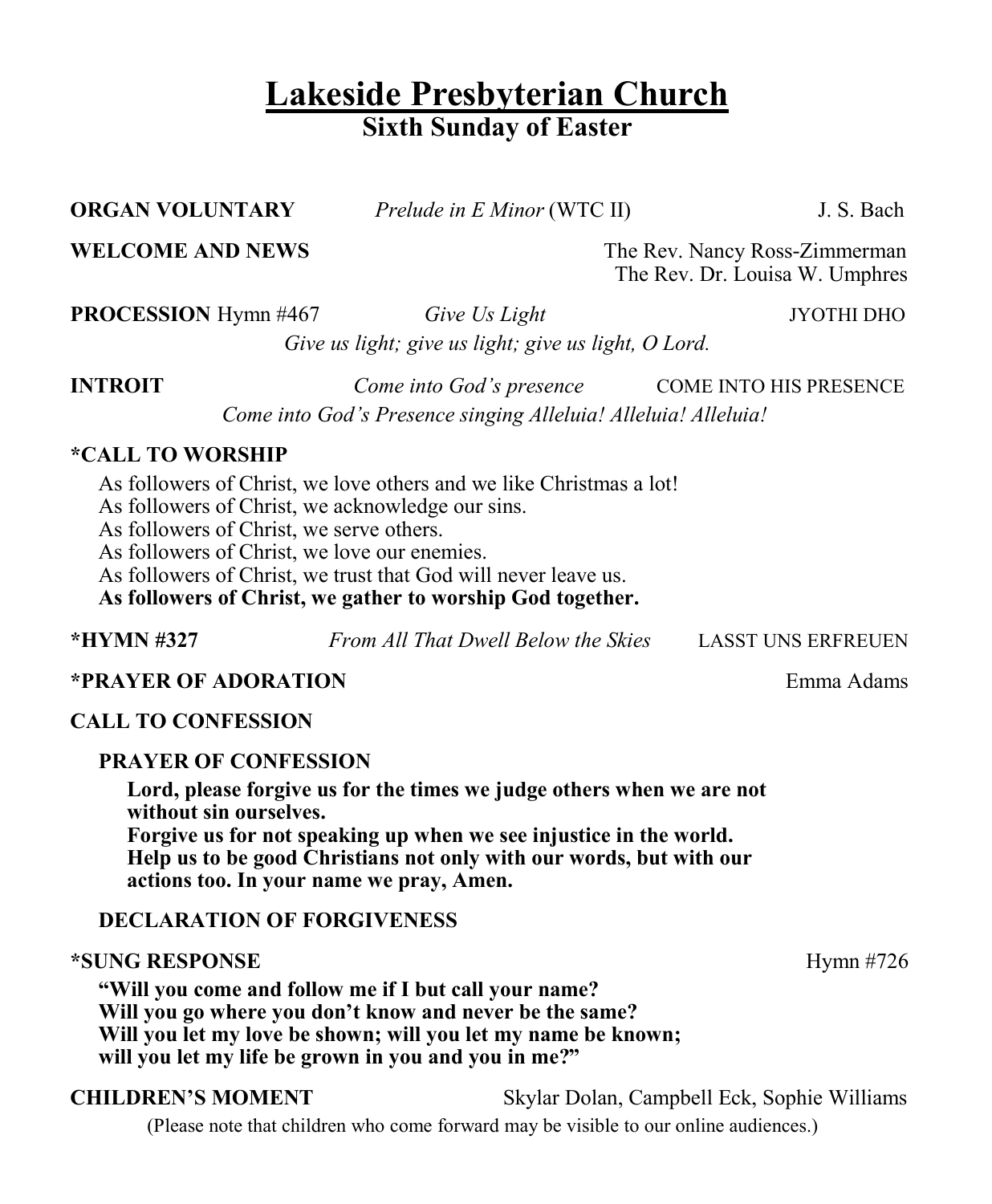#### **OFFERING INVITATION Jack Adams**

**OFFERTORY** *All People That on Earth Do Dwell* arr. Jeff Bennett Andrew Nash, piano **\*DOXOLOGY** Hymn #606 **Praise God, from whom all blessings flow; praise God, all creatures here below; praise God above, ye heavenly host; praise Father, Son, and Holy Ghost. Amen. \*PRAYER OF DEDICATION** Sophie Williams **PRAYER FOR ILLUMINATION** Kierra Guttadauro **PSALM READING** Psalm 67:1-7 **PSALM READING** PSALM PSALM **PSALM** PSALM **PSALM** PSALM **GOSPEL READING** John 14:23-29 (N.T. p.109) For the Word of God in scripture, For the Word of God among us. For the Word of God within us. **Thanks be to God. SERMON Kierra Guttadauro \*HYMN #705** *You are Holy* YOU ARE HOLY

### **THE SACRAMENT OF BAPTISM**

Emma Kathryn Adams and John William Adams

**PRESENTATION** *Jonathan Hart, Elder* 

#### **PROFESSION OF FAITH**

#### **THANKSGIVING OVER THE WATER AND LORD'S PRAYER**

**Our Father, who art in heaven, hallowed be thy name. Thy kingdom come, thy will be done, on earth as it is in heaven. Give us this day our daily bread and forgive us our debts as we forgive our debtors, and lead us not into temptation, but deliver us from evil. For thine is the kingdom, the power, and the glory, forever. Amen.**

### **BAPTISM AND COMMISSIONING OF ALL CONFIRMANDS**

#### **\*PASSING THE PEACE**

The Peace of Christ be with you. **And also with you.**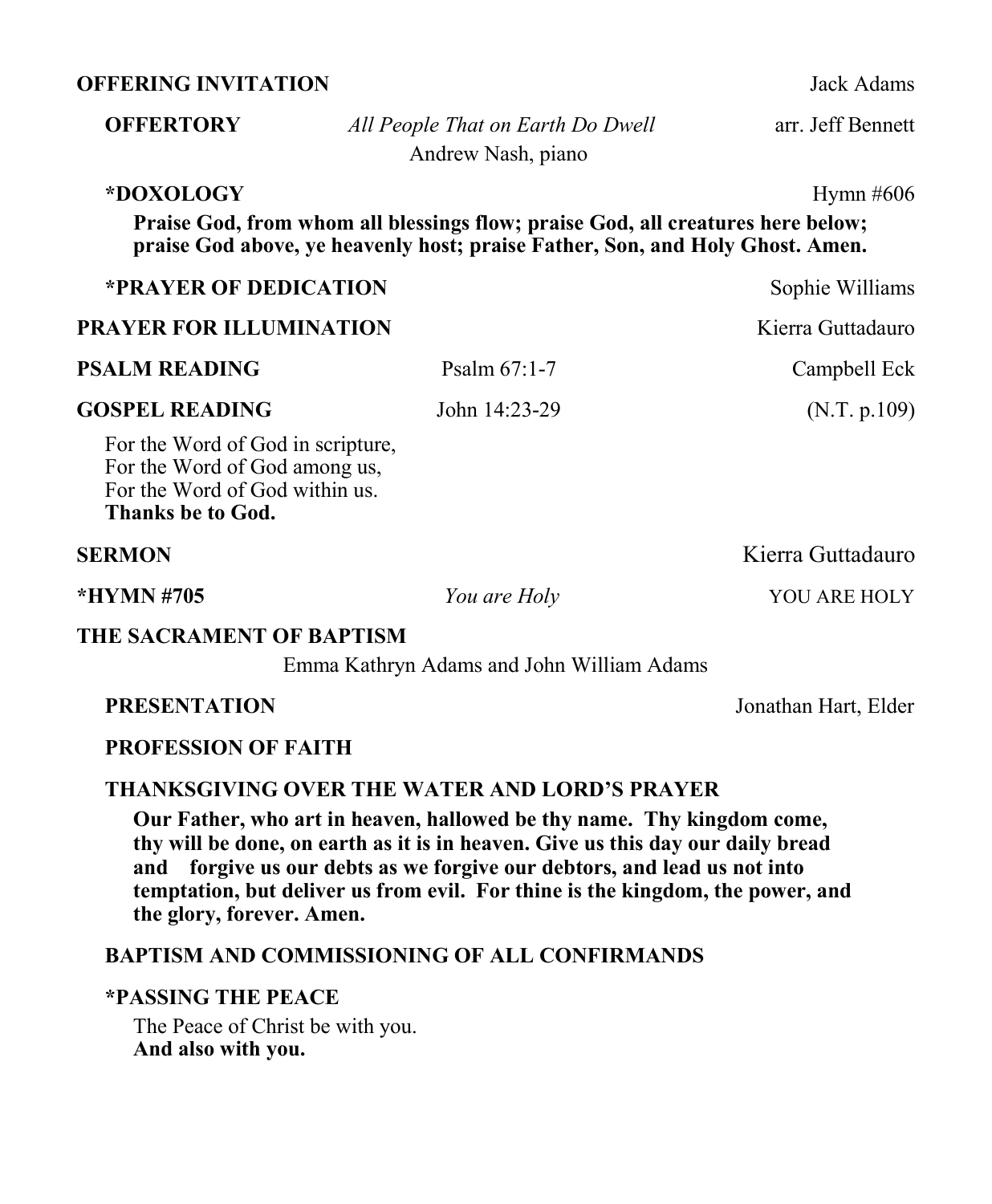**\*SUNG RESPONSE** Hymn #467 *Give Us Light* JYOTHI DHO

v3: **Grant us peace; grant us peace; grant us peace, O Lord.**

### **PRAYERS OF THE PEOPLE**

The Lord be with you. **And also with you.** Lift up your hearts. **We lift them to the Lord.** Let us give thanks to the Lord our God. **It is right to give our thanks and praise.**

**\*HYMN #475** *Come, Thou Fount of Every Blessing* NETTLETON

## **\*CHARGE AND BENEDICTION** Kierra Guttadauro

## **\*OUR BLESSING TO EACH OTHER AR HYD Y NOS**

**May the Lord, our gracious Father, bless you this day; Give you peace and hope and courage, along your way. May you stay within God's keeping, in your waking, in your sleeping. In your joy and in your weeping: God be with you.**

The youth would like to invite you to join them for an "energizer." Energizers are a Presbyterian Youth tradition where you are invited to dance from your pews. They were a particular favorite of the beloved Youth Advisor, John Holtzclaw. To honor John, and get you energized for our congregational meeting, don't be shy! Join the fun!

*\*Those who are able, please stand*

Permission to podcast/stream the music in this service obtained from ONE LICENSE with license #A-715941. All rights reserved.

Cover art by Margaret M. Watkins, pen and ink.



Donate

**Lakeside Presbyterian Church, Inc.** 

**Worship · Learn · Serve** 2690 Dixie Highway, Lakeside Park, KY 41017

**Church telephone** 859-341-1963 **Church Office:** Monday through Thursday **10:00 a.m. to 2:00 p.m. www.lakesidechurch.org · lakeside@lakesidechurch.org**

**Co-Pastor** The Rev. Nancy Ross-Zimmerman — nancy@lakesidechurch.org **Co-Pastor** The Rev. Dr. Louisa W. Umphres — louisa@lakesidechurch.org **Director of Music** Stephanie Nash — snash@lakesidechurch.org **Organist** Thom Miles — thom all the intervalse of the Thom Miles — thom all the intervalse of the intervalse of the intervalse of the intervalse of the intervalse of the intervalse of the intervalse of the intervalse of t **NKY Youth Coordinator** John Hodges-Batzka — john@lakesidechurch.org **Director of Technology** Peter Teremi— peter@lakesidechurch.org<br> **Financial Assistant** Desma Borland — desma@lakesidechurch.org Desma Borland — desma@lakesidechurch.org **Director of Operations** Heather Vest — heather@lakesidechurch.org<br> **Preschool Director** Cindy Sheehan — preschool@lakesidechurch.org Cindy Sheehan — preschool@lakesidechurch.org



News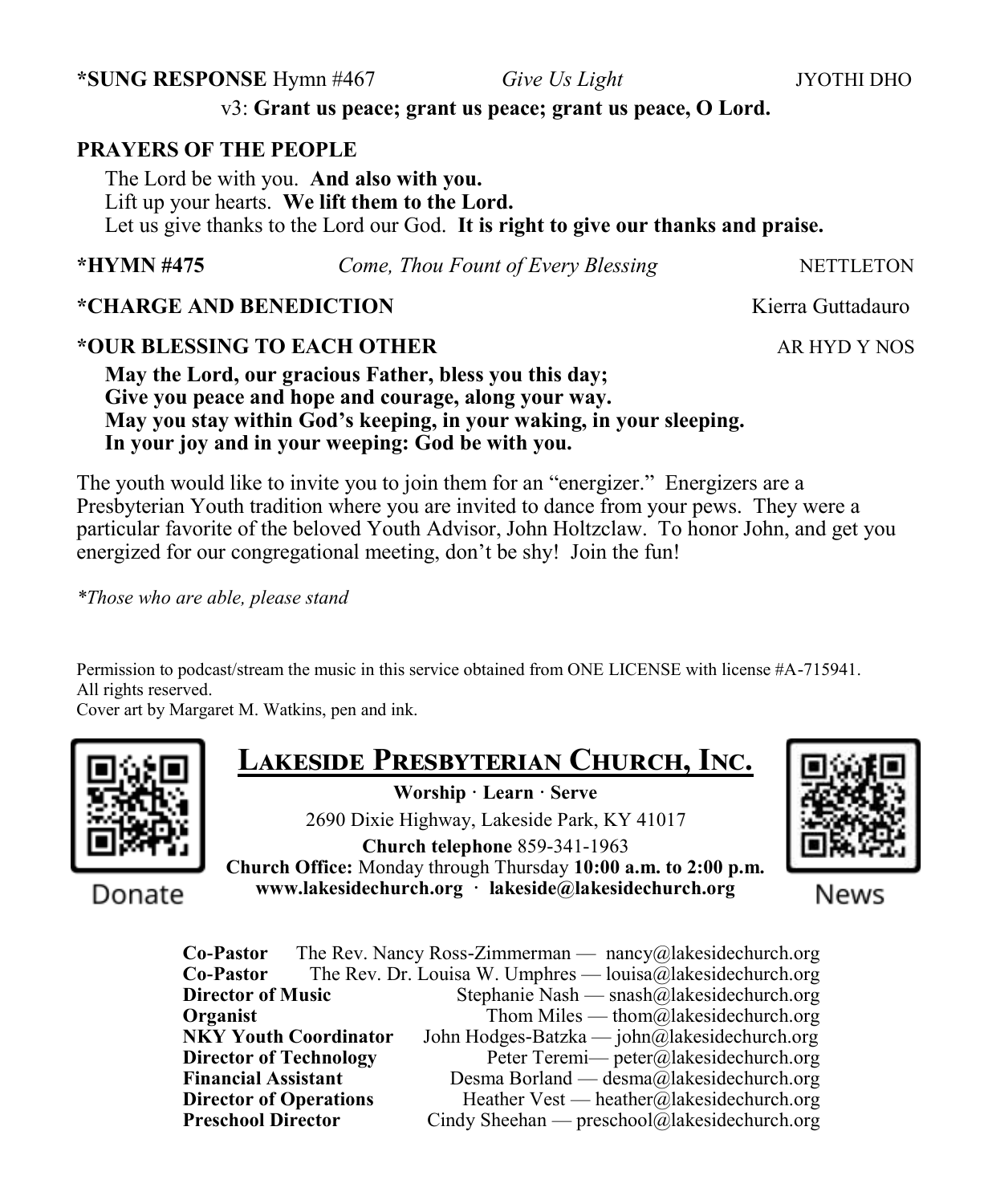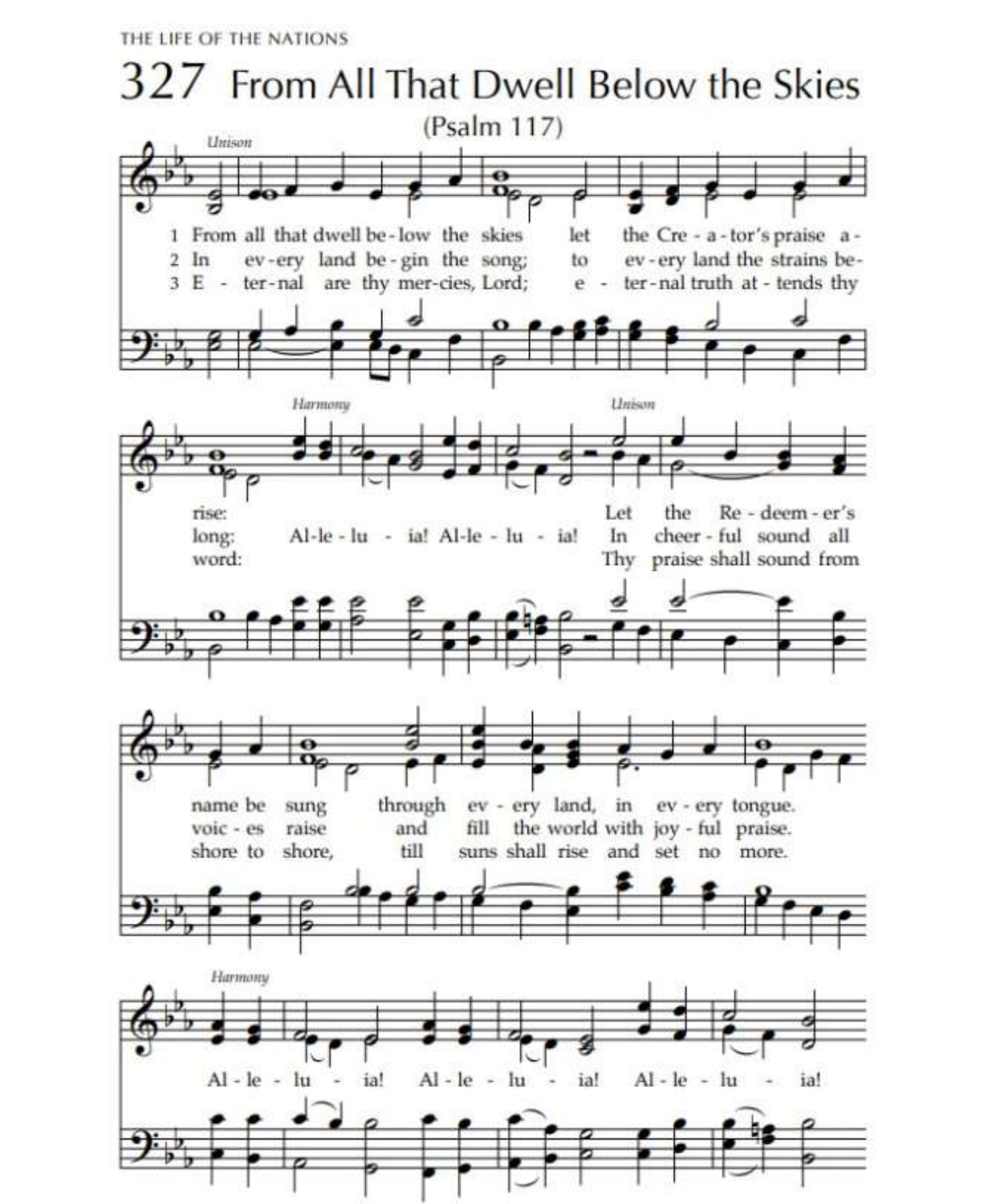

- 4 Mukthi dho Prabhu.
- 5 Aasish dho Prabhu.

From northern India comes this refrain from a typical bhajan, a kind of spiritual song praising the attributes of God. The Indian tradition of repeating important words and phrases (often even more than here) can be seen in this text drawn from images appearing in John 1:9-17.

TEXT: Charles Vas MUSIC: Charles Vas. alt. Text and Music © 1990 Christian Conference of Asia (admin. CIA Publications, Inc.) **IYOTHI DHO** Irregular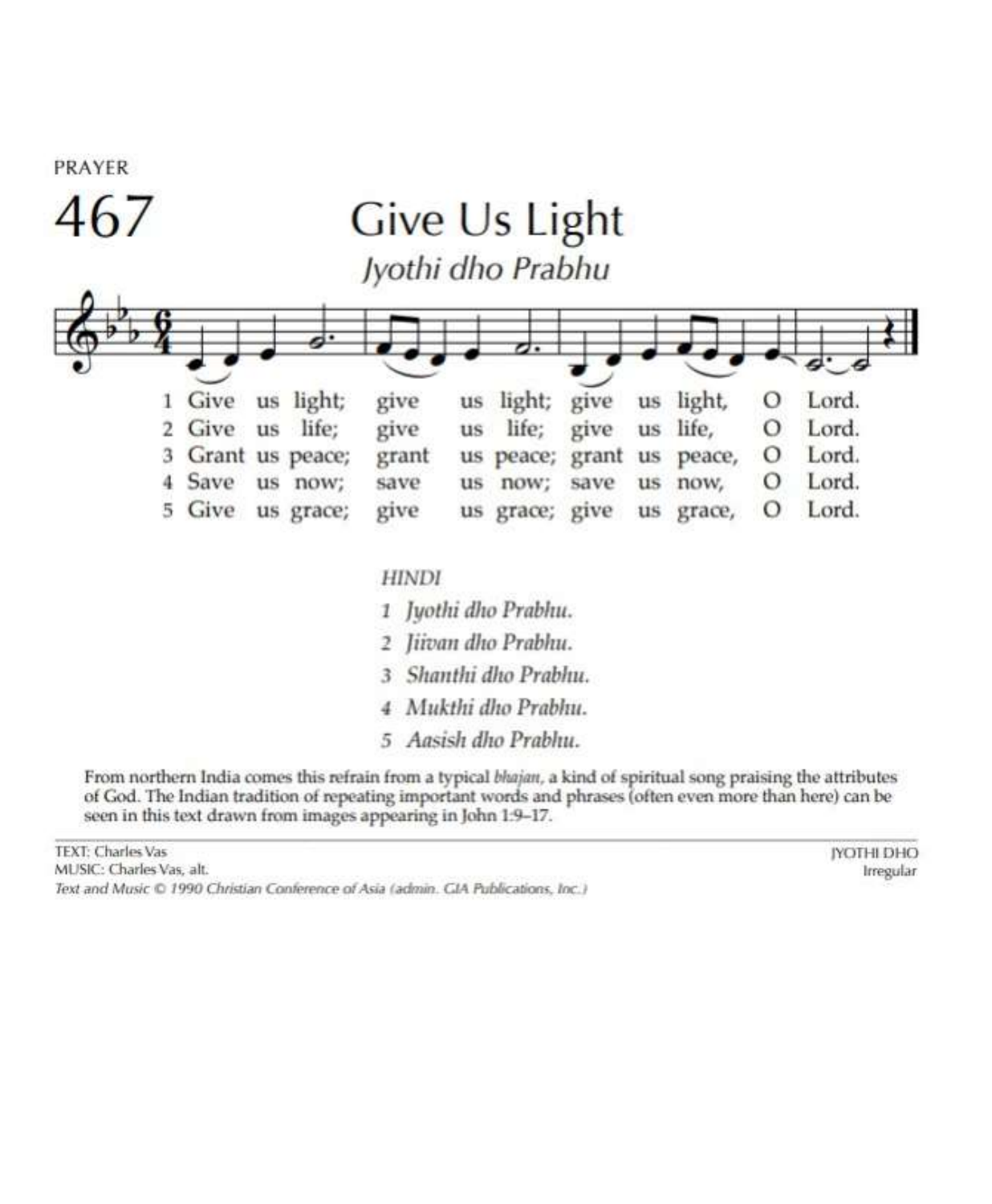DEDICATION AND STEWARDSHIP



Songs of personal devotion to Christ have long formed part of congregational song, a tradition continued in this contemporary praise and worship song. The two parts suggest the voices of heart and mind, the latter being di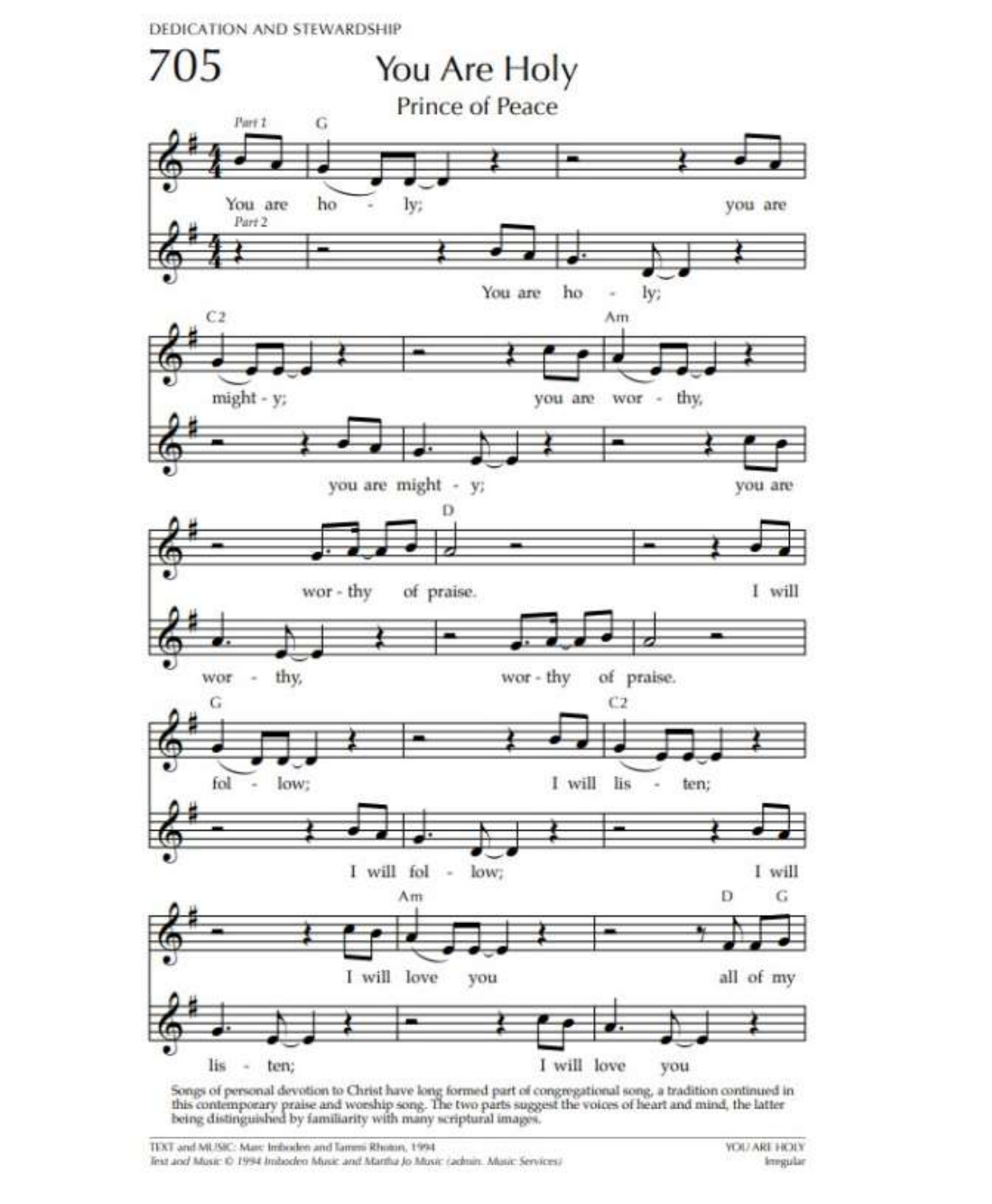DEDICATION AND STEWARDSHIP



continued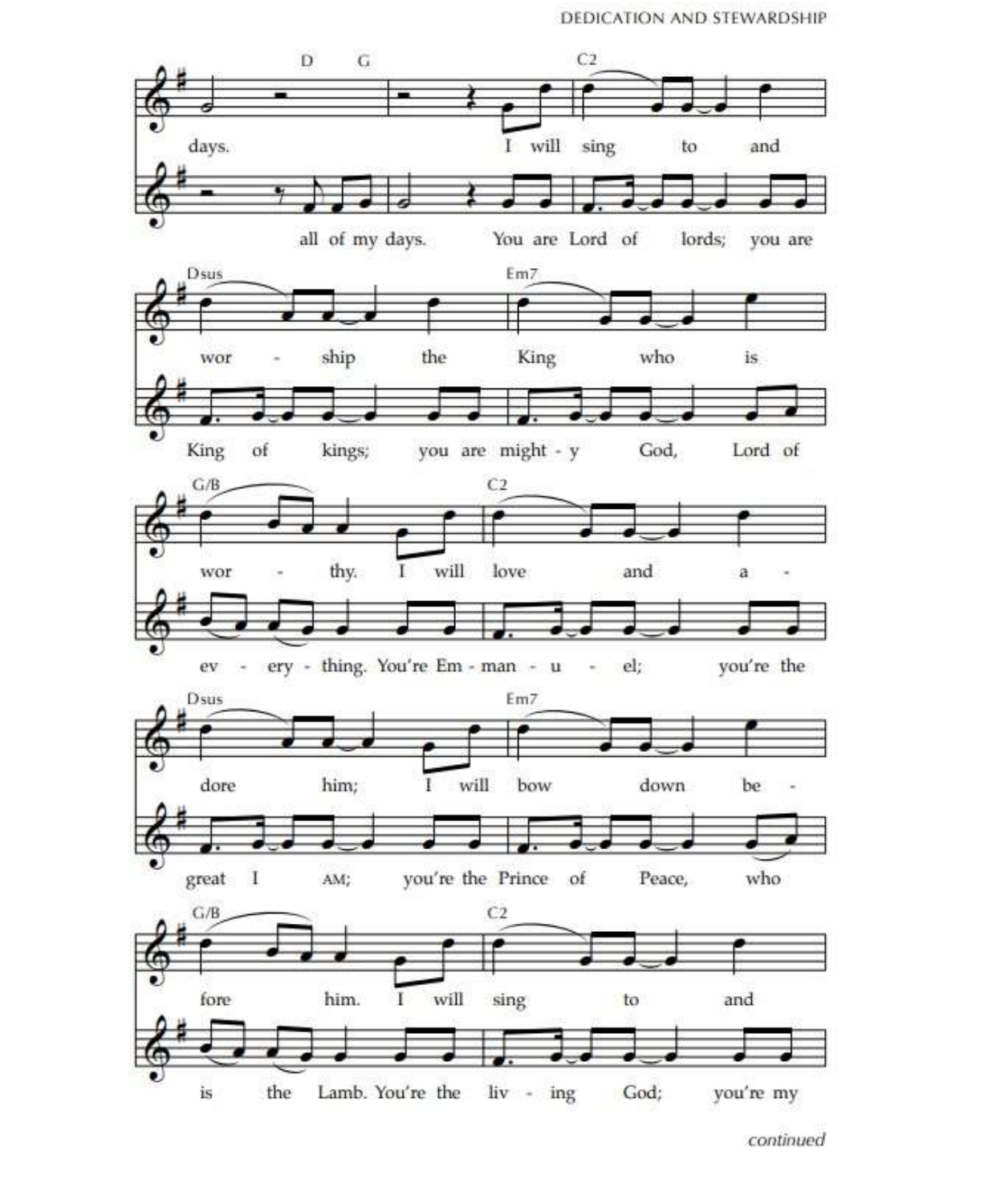DEDICATION AND STEWARDSHIP

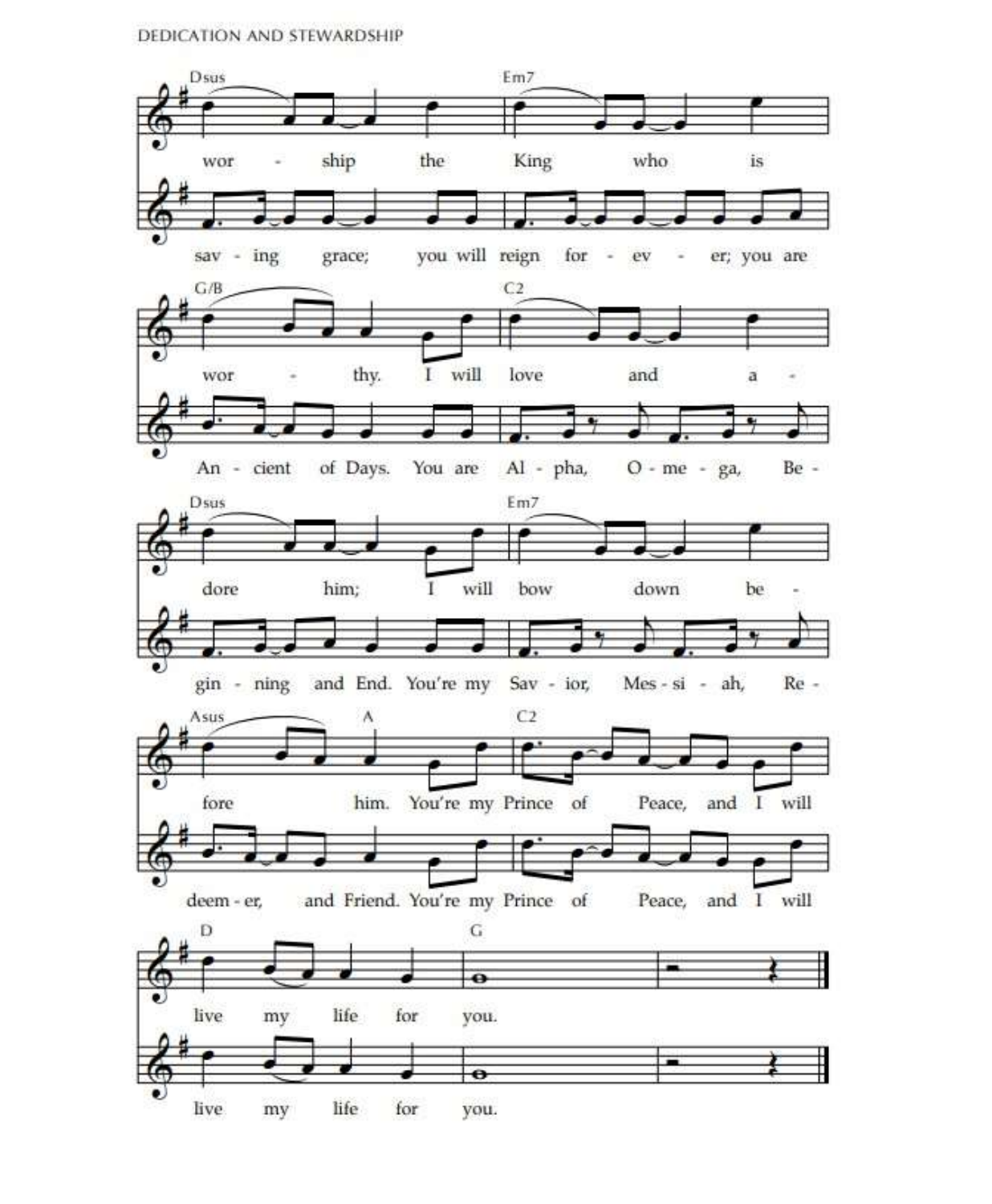

Written for Pentecost by a British Baptist pastor, this text is full of biblical terms like "Ebenezer" (1 Samuel 7:12), Hebrew for "a stone of help" set up to give thanks for God's assistance. The tune name honors hymnal compiler Asahel Nettleton, who probably did not compose it.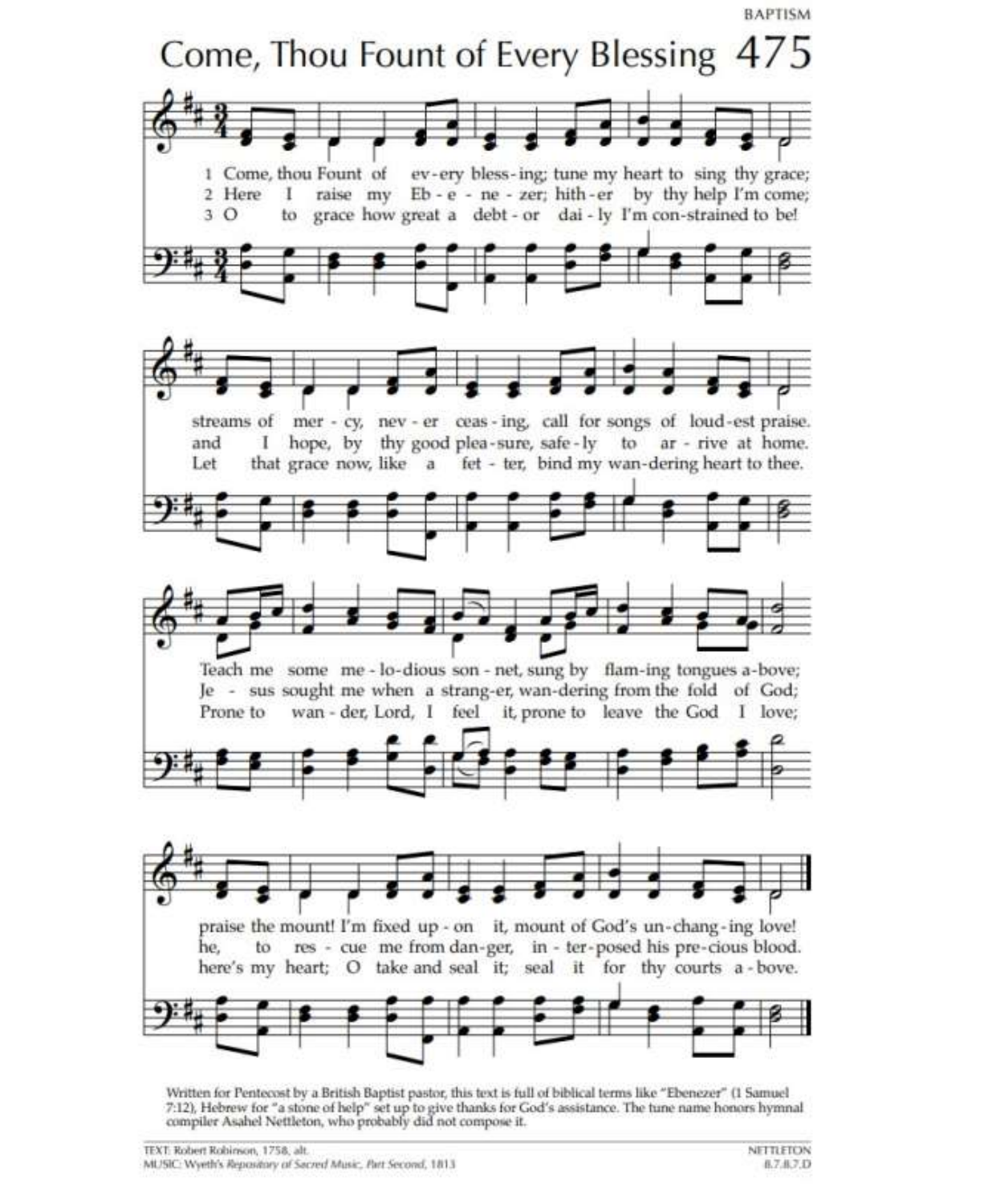# **Youth Sunday 2022**

Emma Adams\* Jack Adams+ Catherine Bromley\* Skylar Dolan+ Campbell Eck Luke Griewe\* Will Griewe\*+ Carson Guenther+ Kierra Guttadauro\* Lianne Guttadauro\*+ Keaton Holloway+ Jack Howard+ Frances Maier\* Ruth Maier\* James Miller\* Sophie Williams+ Izzy Zumhagen\* Lexie Zumhagen\* Nadia Zumhagen\*

+Confirmation Class \*Kyrie Choir

## **Confirmation Class Mentors**

Brad Clark Ross Crawford Lora Davis Jonathan Hart Jim Lohre Kristy Lohre Cliff Peale Allison Sherman

## **Youth Advisors & Youth Council**

Brad Clark Lara Guttadauro John Holtzclaw Jonathan Jones Jim Lohre Allison Sherman John Sprague